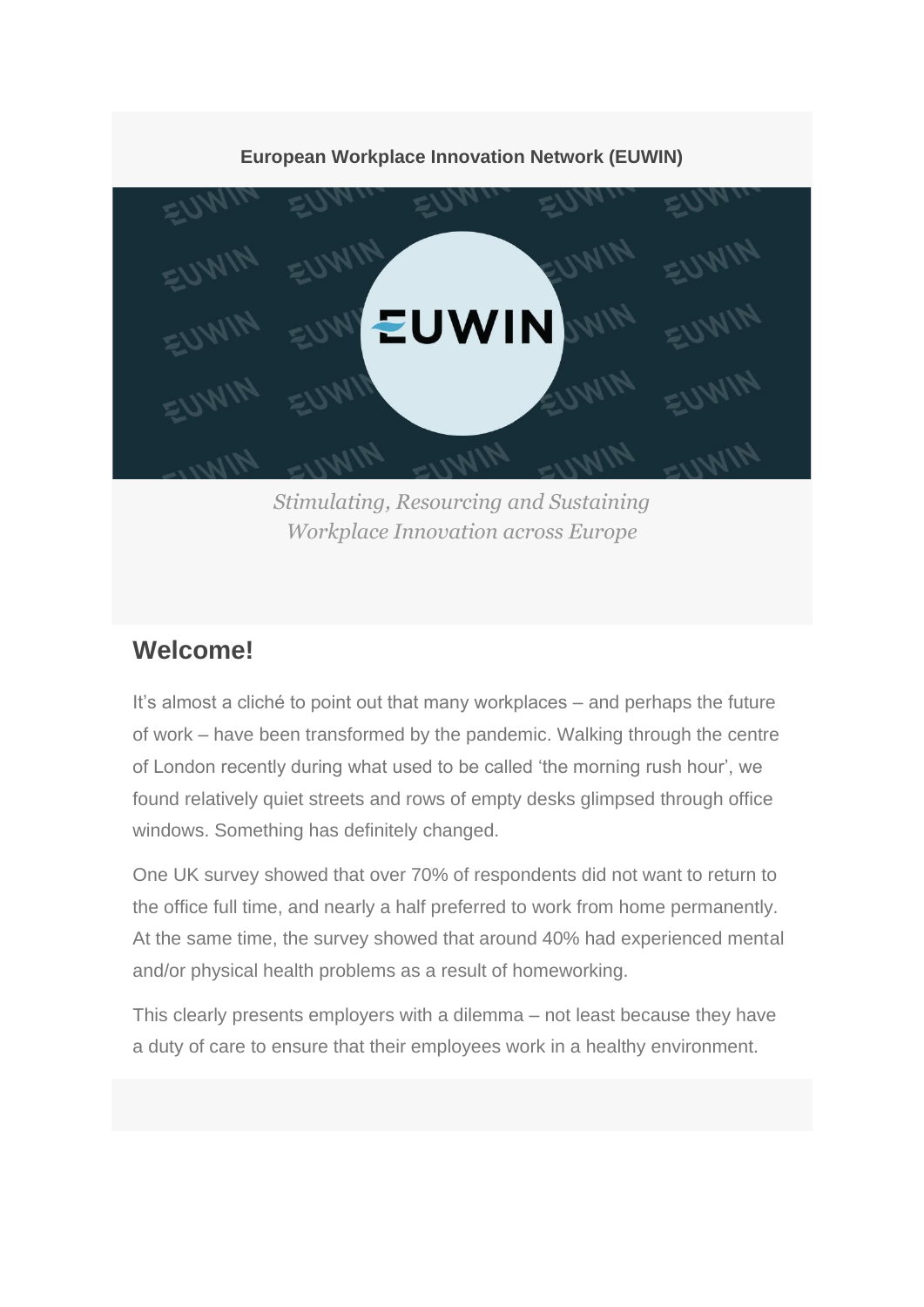Moreover, many companies have told us that innovation and creative thinking fall away without face-to-face contact . . .

**One thing is clear however. Everything we know from decades of research evidence and practical experience about what makes a productive, innovative and healthy organisation cannot be put aside because of the pandemic.**

This Bulletin demonstrates that workplace innovation, as an evidence-based but actionable approach to enhancing business performance and better working lives, is more relevant now than ever.

And, what's more, it's a growing movement throughout Europe and beyond.

**Peter Totterdill,** *EUWIN*

# **Workplace Innovation in Challenging Times**

I am writing this introduction to the EUWIN Bulletin as Russia wages its war on the Ukrainian people. It is hard to imagine that war has come back to Europe. What we do know is that the European context is now completely changed. There has been a considerable challenge to our European values in the past couple of years. The war has clarified what this European model stands for. We need to work harder on sharing and implementing our ideas and values. One of those values is organising democratically. The voice of employees is a core strength of our organisations. Workplace innovation is not a nice-to-have addon to our organisations; it is what our European values require. We may sometimes think that we can do without the opinion of our colleagues, or that we can afford to have poor working conditions, but such models are not sustainable. However troubling our times may be, it is necessary to work harder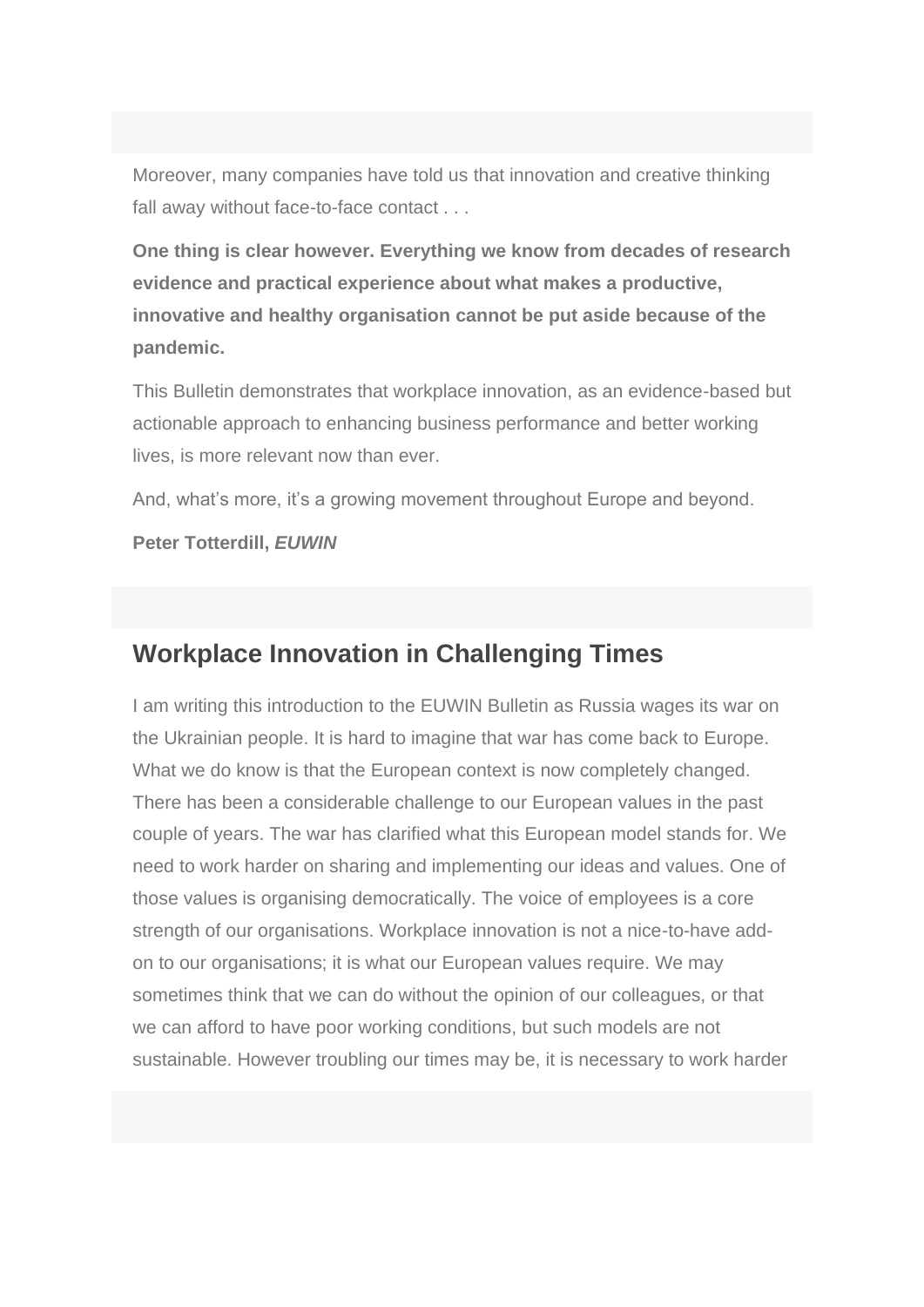on sharing our European values. All the more reason to read this newsletter and share your thoughts!

**Steven Dhondt,** *EUWIN*

### **Transitions through Workplace Innovation** *Investing in good jobs is crucial to negotiating green & digital transitions*



Technological innovation in the workplace is likely to fail, or fall short, unless it is combined with organisational innovation. That means high employee involvement, creation of 'good jobs'—bringing empowerment and development opportunities—and recognition that learning on the job is as important as formal education and training.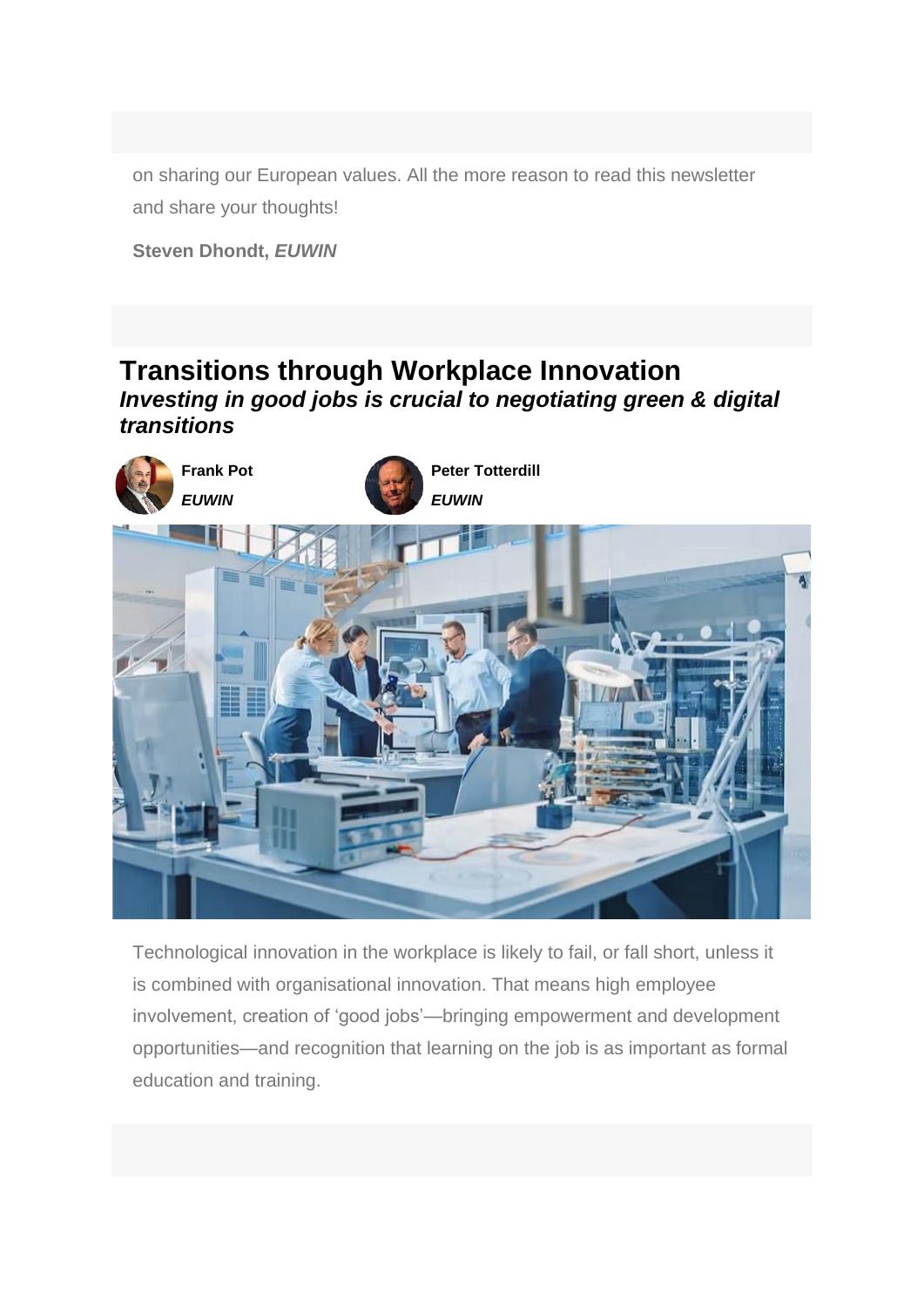In the European Union this is increasingly understood. Yet the 2019 European Company Survey found that only 20 per cent of establishments in the EU-27 were characterised by 'high investment in jobs and people and high involvement'.

There remains much room for improvement.

**[Read the full article](https://socialeurope.eu/successful-transitions-through-workplace-innovation)**

# **More Healthy Work is Needed**

**Chris Warhurst**  *IER, University of Warwick*



Ensuring the occupational health and safety (OHS) of workers or, in plain language, making sure that work has no detrimental effect on workers' mental and physical health, is a cornerstone of job quality. As Maria Albin and her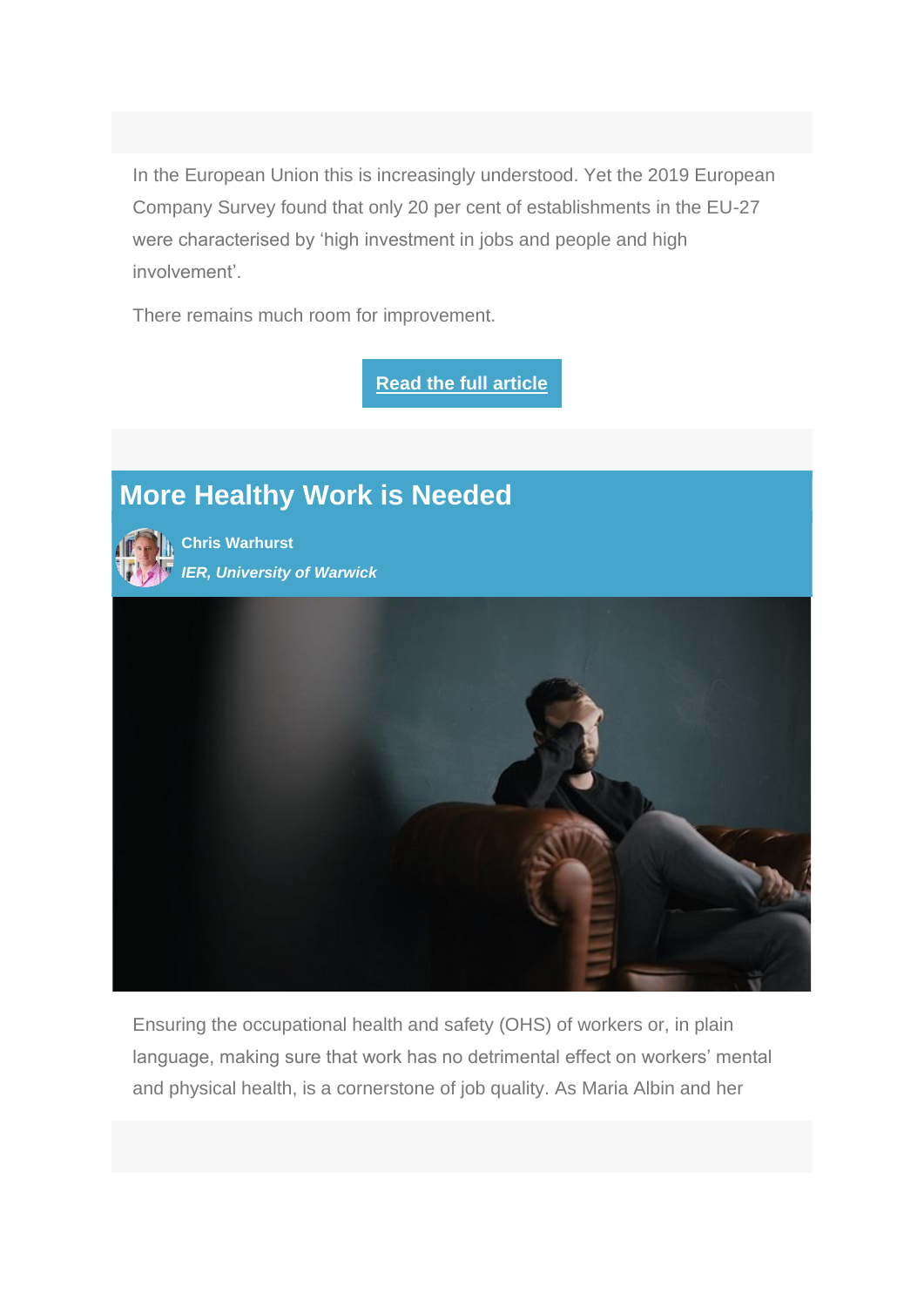colleagues note in the forthcoming Oxford Handbook of Job Quality, employers and governments, not just trade unions, have an inherent interest in protecting workers from harm at work.

A new push is required that involves a radical rethink of what's needed now and how further improvements can be made.



# **The Success of Co-Creation in Residential Care Centres**

*Workplace innovation at its best*



**Frank Pot**  *Chair of the IWO in RCC Steering Committee*



*Innovative Work Organisation in Residential Care Centres* (IWO in RCC) is a special programme in Flanders which simultaneously tackles quality of care and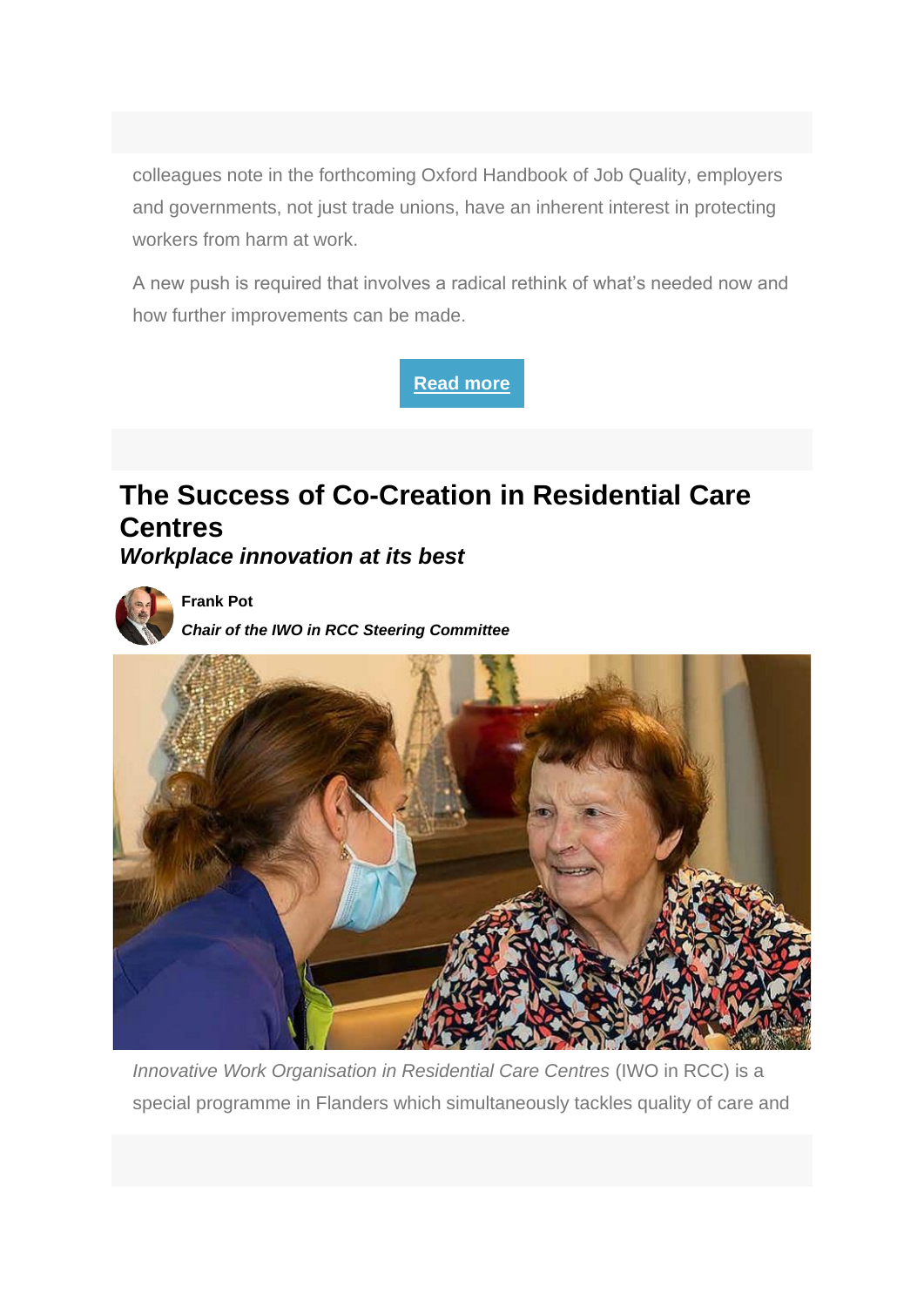workable work (the Flemish expression for job quality), does this together with employees and their supervisors, and is aimed at the entire sector.



The COVID-19 pandemic created an unprecedented situation which affected companies globally. Many saw their revenues drop, leading to decreased spending on innovation and investments with medium- and long-term return, such as providing learning opportunities and training for employees. Others,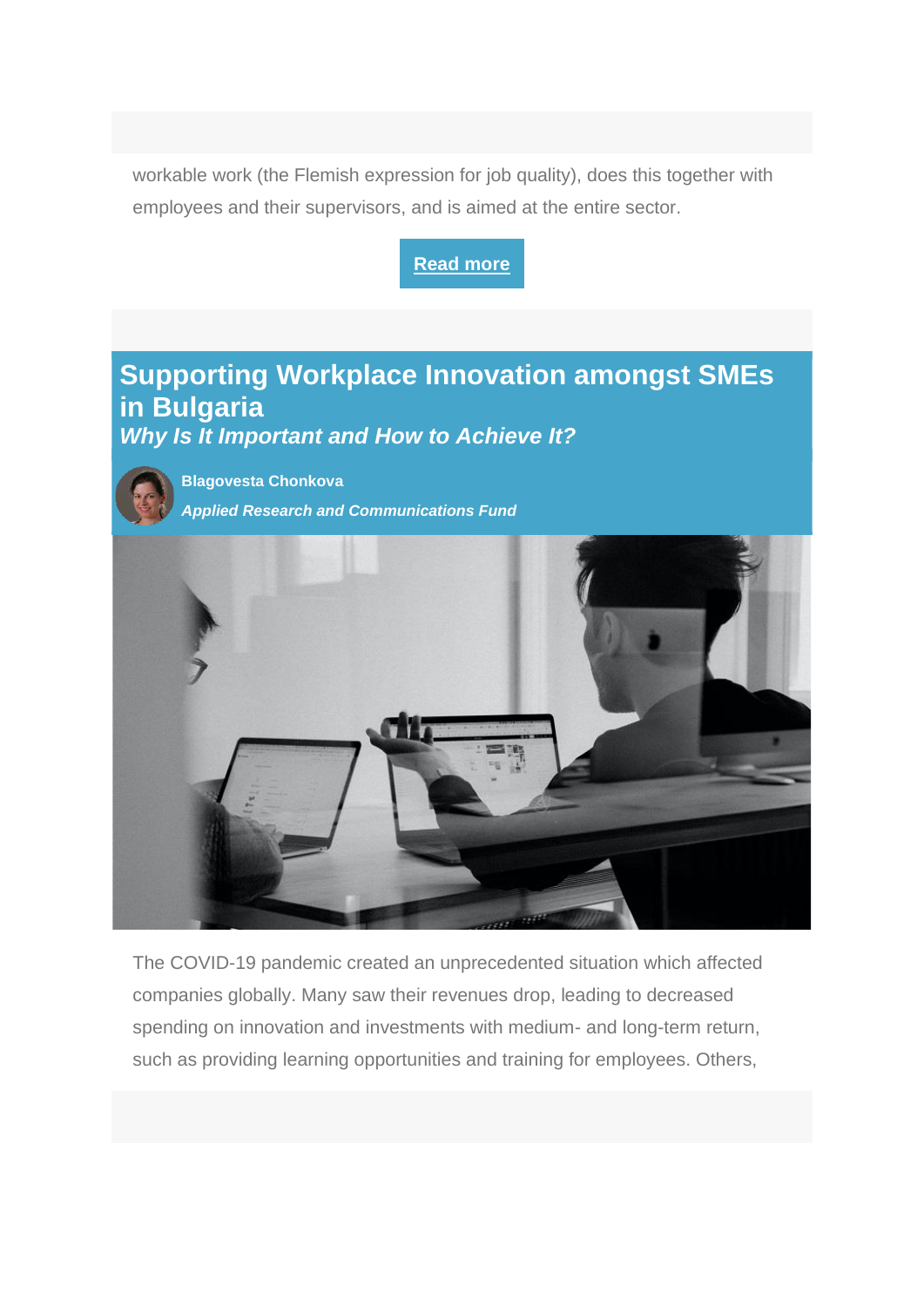however, tackled the challenges of the crisis focusing on innovation practices which nurture employees' potential, creativity and collaboration.

The current crisis has revealed how critical these practices are for improving companies' resilience to adverse market conditions and tackling periods of transformation.



## **Workplace Innovation** *How does it link to different scientific literatures?*



**Peter Oeij** 

*TNO, The Netherlands Organisation for applied scientific research*



Workplace innovation (WPI) has many definitions, but what they have in common is being a driver for the 'advancement of work' and contributing to a 'good jobs strategy'. Or put simply: better jobs. Recently, we ploughed through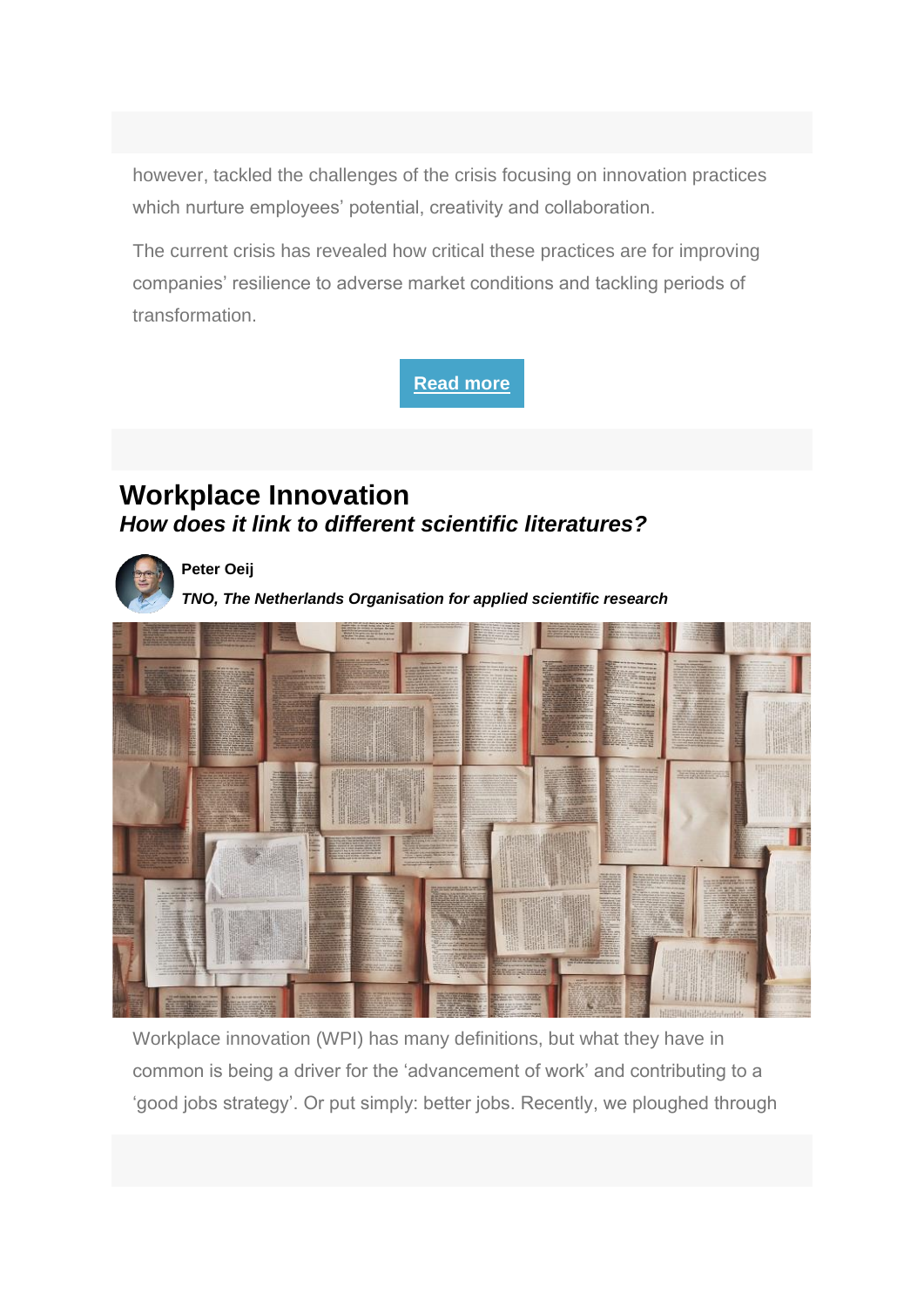all the publications we could find on workplace innovation: more than 170! This article presents the research streams connected to workplace innovation and a good jobs strategy in a historical time perspective.



# **Celebrating over 25,000 hits EUWIN's Fifth Element video!**



Join people from across the world who have been discovering the essence of truly innovative organisations in **[this video](https://www.youtube.com/watch?v=hutLABOniCc)** since 2013!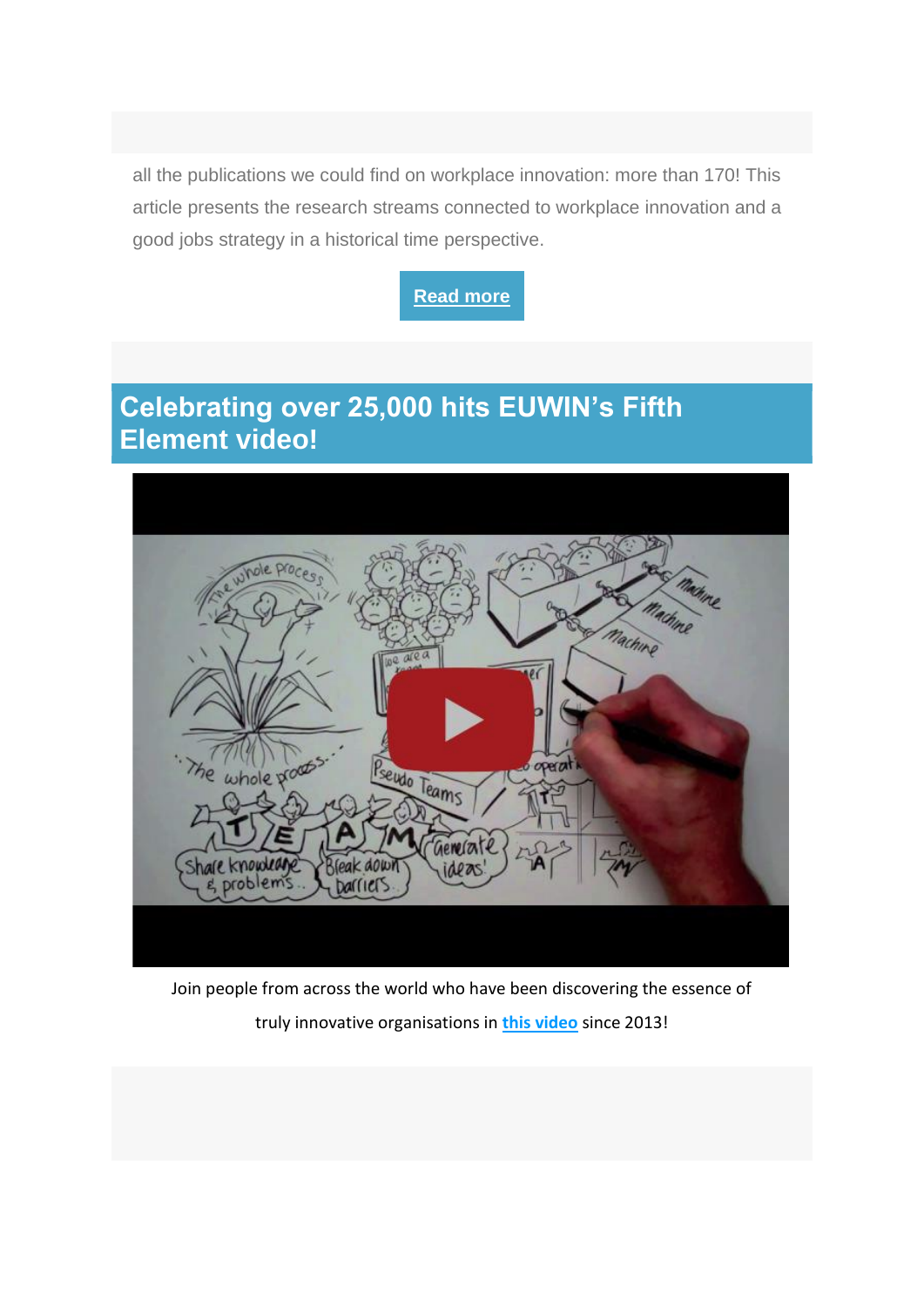# **Business as Unusual?**



**Ezra Dessers** *HIVA, KU Leuven*



**Milou Habraken**  *HIVA, KU Leuven*



**Karolien Lenaerts**  *HIVA, KU Leuven*



Before the COVID-19 pandemic there were already many discussions about the future of work in times of digital transformation. The COVID-19 crisis has further fuelled these discussions since it placed extraordinary pressure on organisations to keep their businesses afloat. Many of them are now fully focused on a survival strategy, but companies and trade unions will need to move beyond firefighting interventions. This is a unique opportunity to take a long, hard look at organisations, and to engage workforces in reinventing dysfunctional ways of working. Especially since workplace innovation can play a key role in shaping a sustainable future of work.

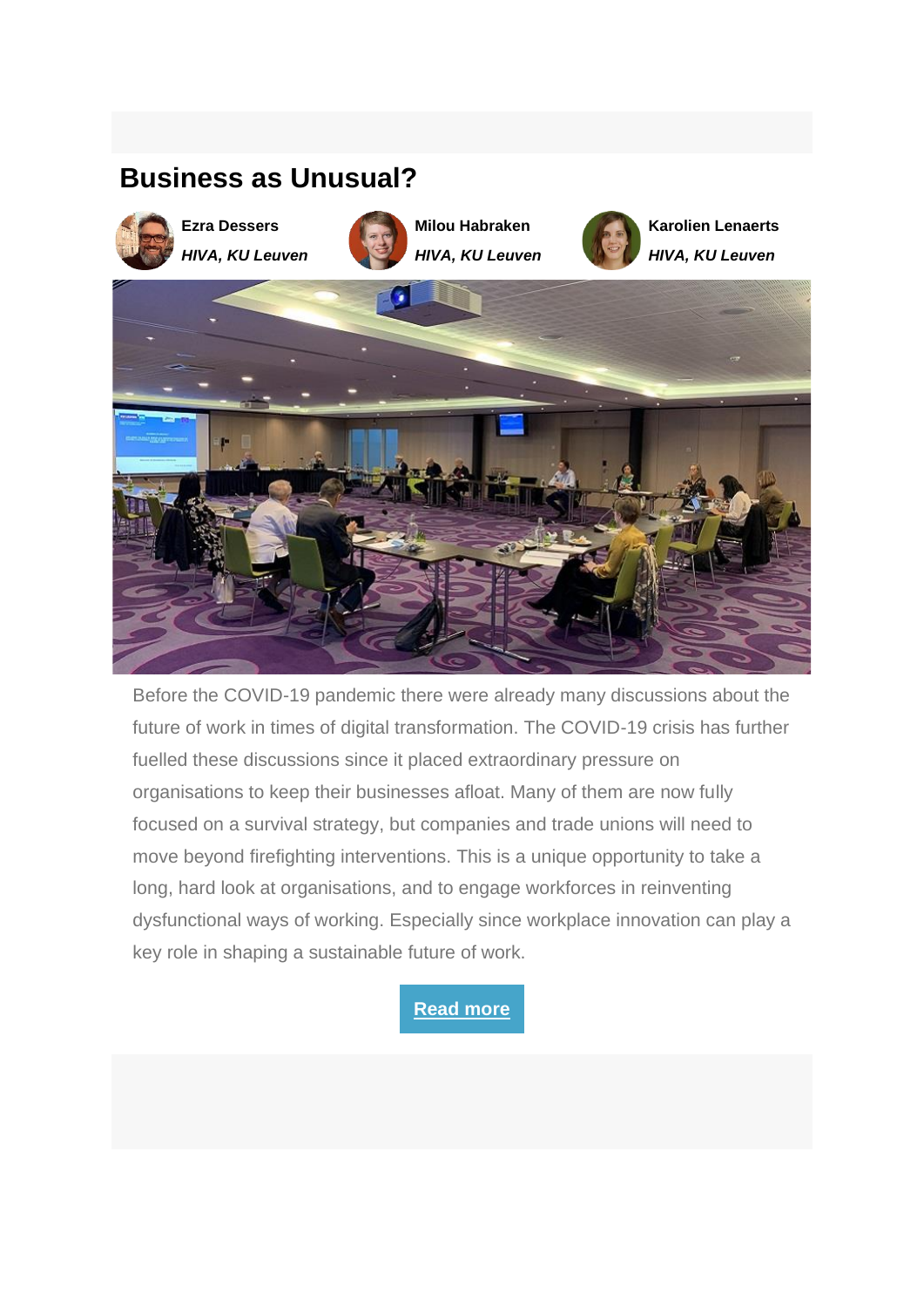### **New Book: Towards Sustainable Work in Europe**  *Abrahamsson, K. & Ennals, R. Eds., forthcoming 2022, Peter Lang Preview by Richard Ennals*



One remarkably constant figure in Swedish Working Life Research for over 30 years has been Kennetn Abrahamsson, who has organised and financed research in the field on behalf of Swedish government agencies.

In the Swedish Work Life 2000: Quality in Work programme 1997-2001, which culminated in the Swedish EU Presidency Conference in Malmo in January 2001, Kenneth was a workshop organiser and facilitator. Each of the 64 specialist workshops was led by Swedes, who invited international participants to join dialogue in Brussels and around Europe. The idea was to introduce Swedish researchers to the international research community, and vice versa. I served as rapporteur for the workshops and the conference.

### **[Read more](https://workplaceinnovation.eu/new-book-towards-sustainable-work-in-europe/)**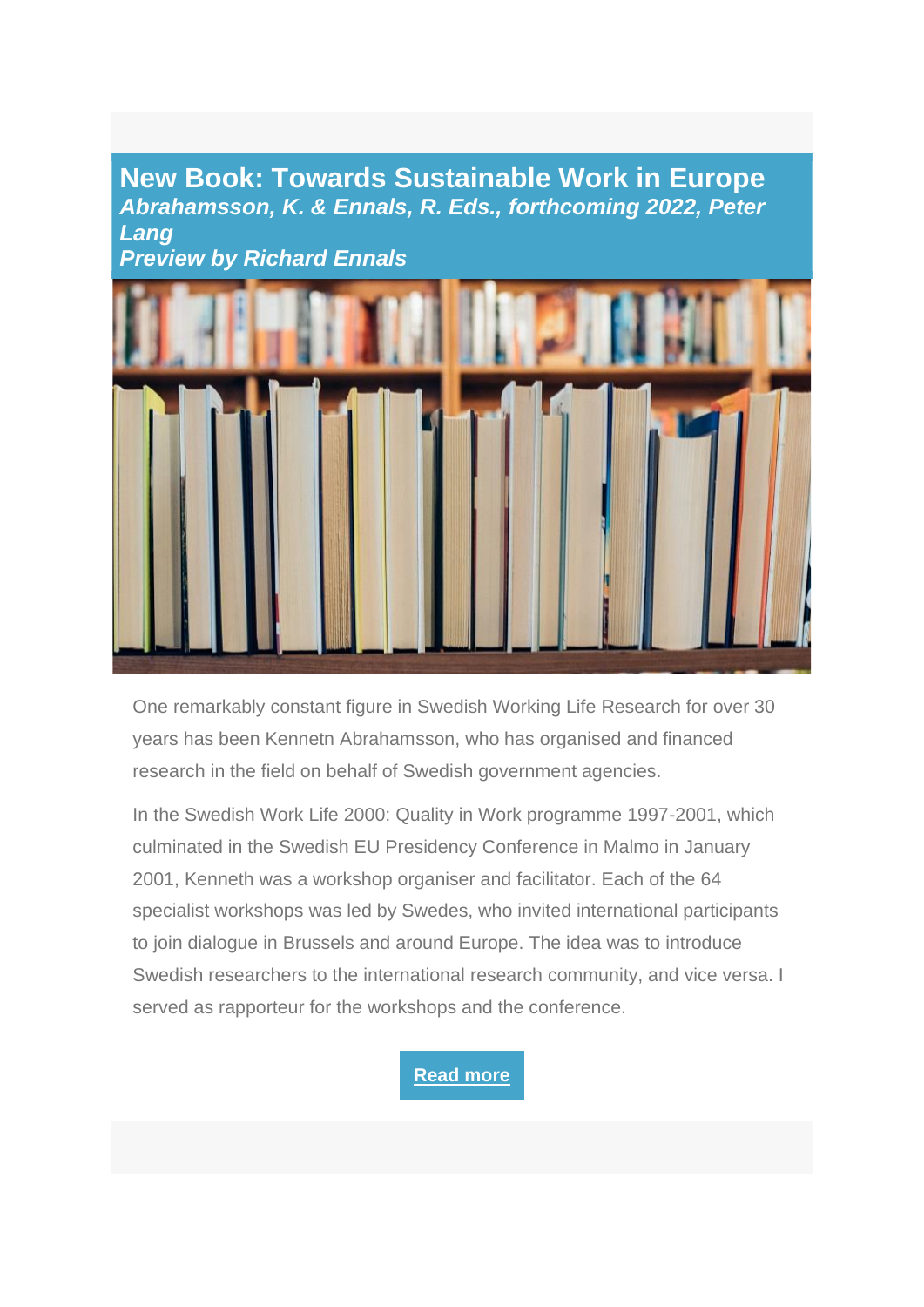# **FutureWork**

*Science fiction and research brought together in one video* 



**Claudio Zettel**  *DLR Projektträger*



What will work look like at the end of the 22nd century? What value will it have for societies? Will humans have gotten rid of dangerous and disagreeable activities and transferred them to machines? The FutureWork project conceived five scenarios on this topic. With illustrative examples from science fiction, FutureWork presents them in a video.

The FutureWork research project has taken a new approach to bringing together research and culture and has harnessed the potential of the science fiction genre in its project on the working world of the future. Scientific results were creatively translated into science fiction stories by authors. In addition, existing films and books were analyzed in order to visualize the working worlds of the day after tomorrow in future scenarios. The film shows the results of this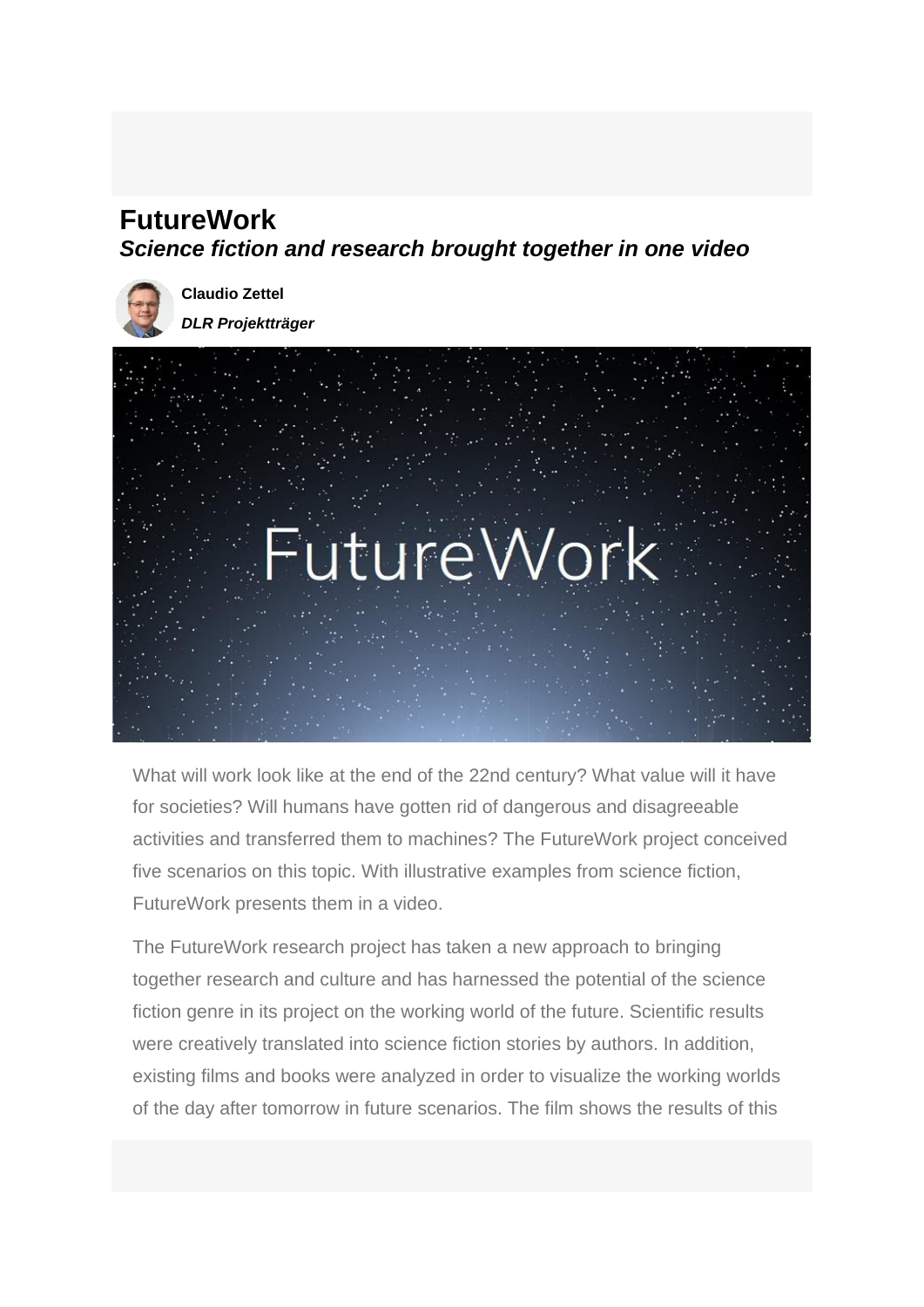work. It combines the methodical explanation of the scientific part with illustrative examples from science fiction.

**[Watch the film: Our Scenarios -](https://arbeit2100.de/unsere-szenarien/) FutureWork (in German) [Download the Brochure \(in German\)](https://workplaceinnovation.eu/wp-content/uploads/2022/05/Future-Work-brochure.pdf) Forthcoming . . . INDUSTRY 5.0: SIGNPOSTS FOR THE NEW** 

# **PARADIGM**

ONLINE MORNING SESSION: 22th June 2022 - 09.30 - 13.00 CET



What does the fourth industrial revolution mean for the work of the modern employee? How does the worker deal with technology and work? Is the fear of mass unemployment justified? Should we distrust new technology? And how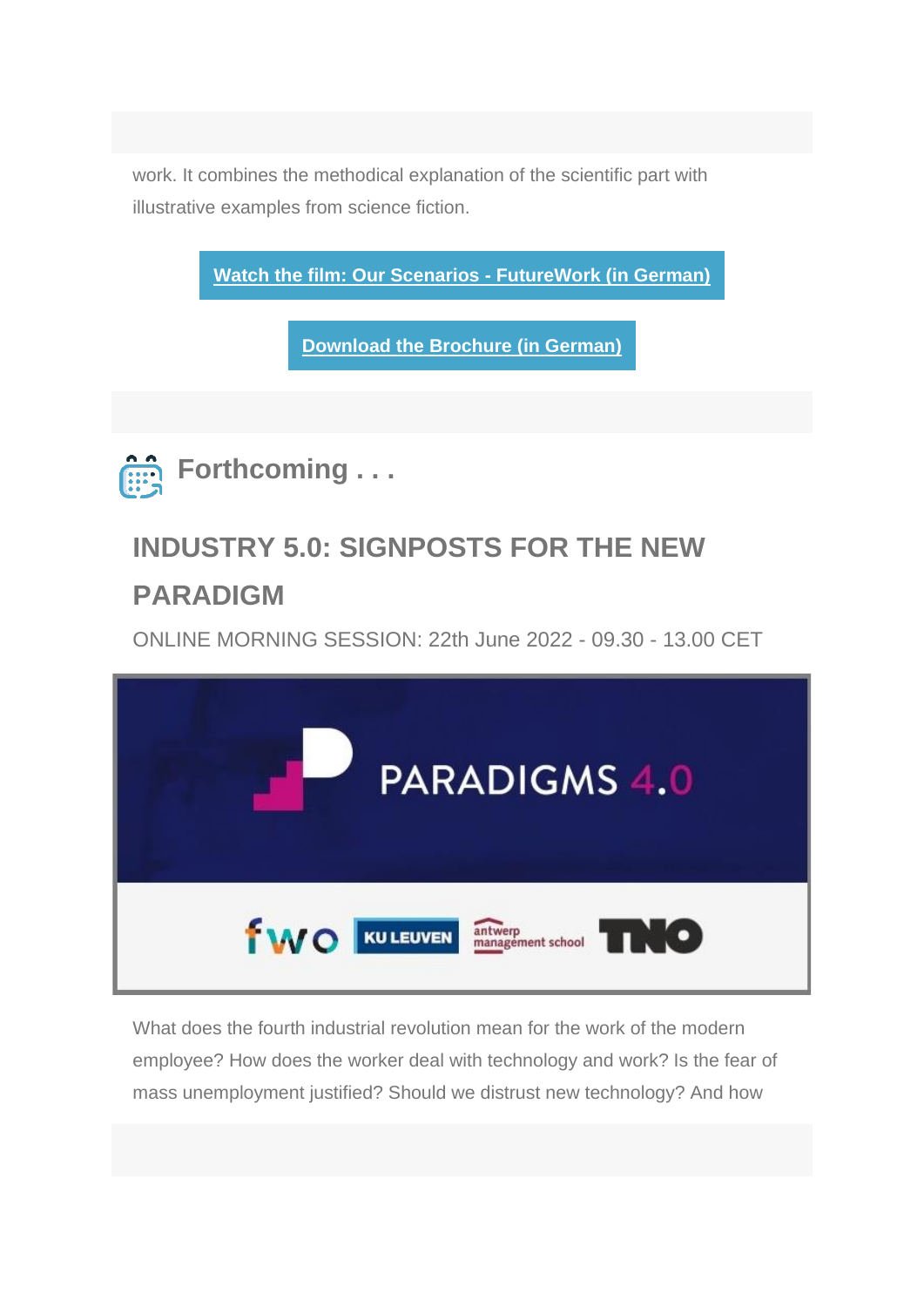can we distinguish fake news about technology and work from what is really going on? There are no simple answers to these questions. We searched for a paradigm in which we can understand technology, support participation in decision making about its design and deployment, and help steer its use. This paradigm must allow us to move together towards an Industry 5.0, where human creativity and craftsmanship go hand in hand with the speed, productivity and consistency of robots. We would like to invite you to the closing conference of the Paradigms 4.0 project.

#### **Online Morning Programme:**

### **09:30 - 10:10 - WELCOME & KEYNOTE**

'The Digital Transformation of Working Worlds - and its Distributive Forces' *Sabine Pfeiffer, Friedrich-Alexander-Universitat, Erlangen-Nurnberg* 

### **10:10 - 11:10 - SESSION 1**

'Employee Participation and Occupational Health and Safety' *Presentations by Paradigms 4.0 researchers Peter Hasle, University of Southern Denmark* 

#### **11:10 - 11:30 - COFFEE BREAK**

#### **11:30 - 12:30 - SESSION 2**

'Skills and Servitisation' *Presentations by Paradigms 4.0 researchers Steven Dhondt, TNO/KU Leuven* 

#### **12:30 - 13:00 - CONCLUDING DISCUSSIONS**

**Zoom access details:** https://us02web.zoom.us/j/84592441533?pwd=TkkzTEF3YjlyV3c5a3FnTWNQbmVz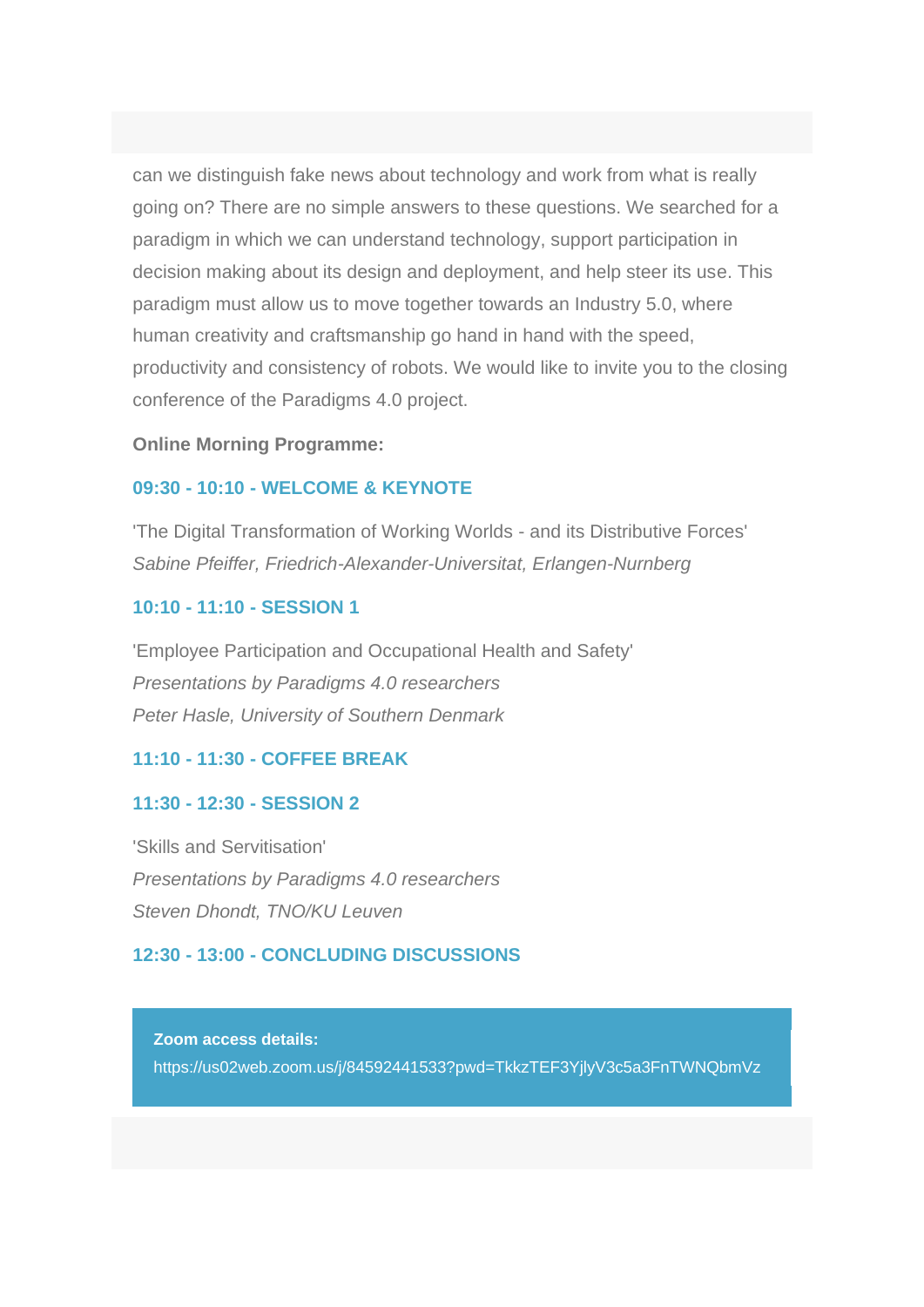#### UT09

Meeting ID: 845 9244 1533 Passcode: 366974

## **Good Leadership and Work in the Digital**

# **Transformation**

LAST LECTURE: 29th June 2022 - 17h-18h CET



Don't miss the last lecture in the series.

**Speakers:**

### **Leadership: the importance of emotions and feelings**

Thorben Krokowski *(TU Dortmund / Sozialforschungsstelle, Germany)*

**How Emotionally Intelligent Leadership Shapes Organisations**

Natalie Wilkie *(Workplace Innovation Europe, UK & Ireland)*

**[Book your place](https://workplaceinnovation.eu/good-leadership-and-work-in-the-digital-transformation/)**